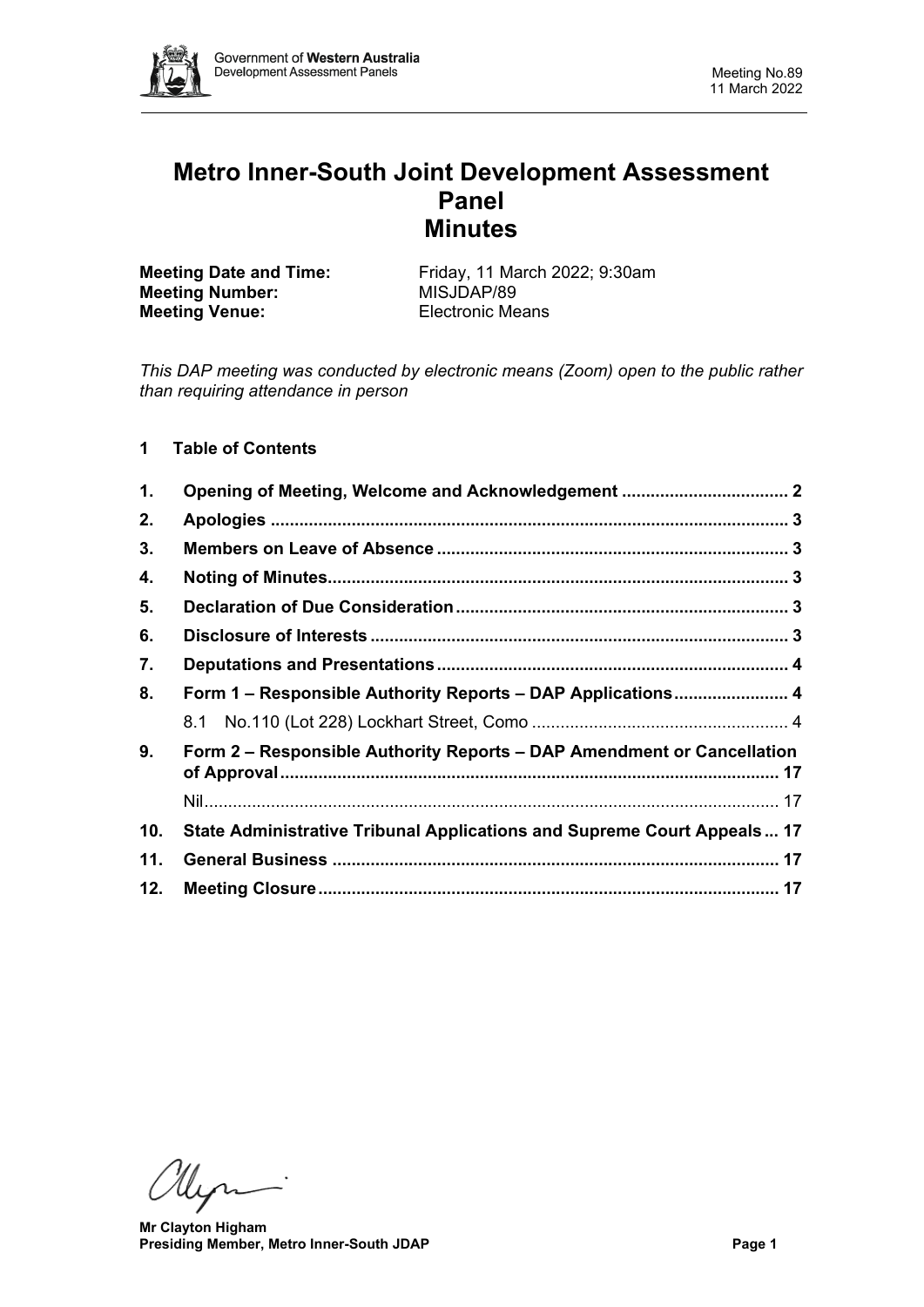

# **Attendance**

# **DAP Members**

Mr Clayton Higham (Presiding Member) Ms Rachel Chapman (Deputy Presiding Member) Mr Peter Lee (Third Specialist Member) Cr Stephen Russell (Local Government Member, City of South Perth) Cr Carl Celedin (Local Government Member, City of South Perth)

# **Officers in attendance**

Mr Tim Roberts (City of South Perth) Ms Fiona Mullen (City of South Perth)

# **Minute Secretary**

Mr Christopher Dodson (DAP Secretariat)

#### **Applicants and Submitters**

Mr Tom Hockley (Allerding & Associates) Mr Grant Boshard (Donaldson Boshard Architects)

#### **Members of the Public / Media**

<span id="page-1-0"></span>Ms Victoria Rifici from Perth Now was in attendance.

#### **1. Opening of Meeting, Welcome and Acknowledgement**

The Presiding Member declared the meeting open at 9:30am on 11 March 2022 and acknowledged the traditional owners and paid respect to Elders past and present of the land on which the meeting was being held.

The Presiding Member announced the meeting would be run in accordance with the DAP Standing Orders 2020 under the *Planning and Development (Development Assessment Panels) Regulations 2011.*

Un

 **Mr Clayton Higham Presiding Member, Metro Inner-South JDAP Page 2**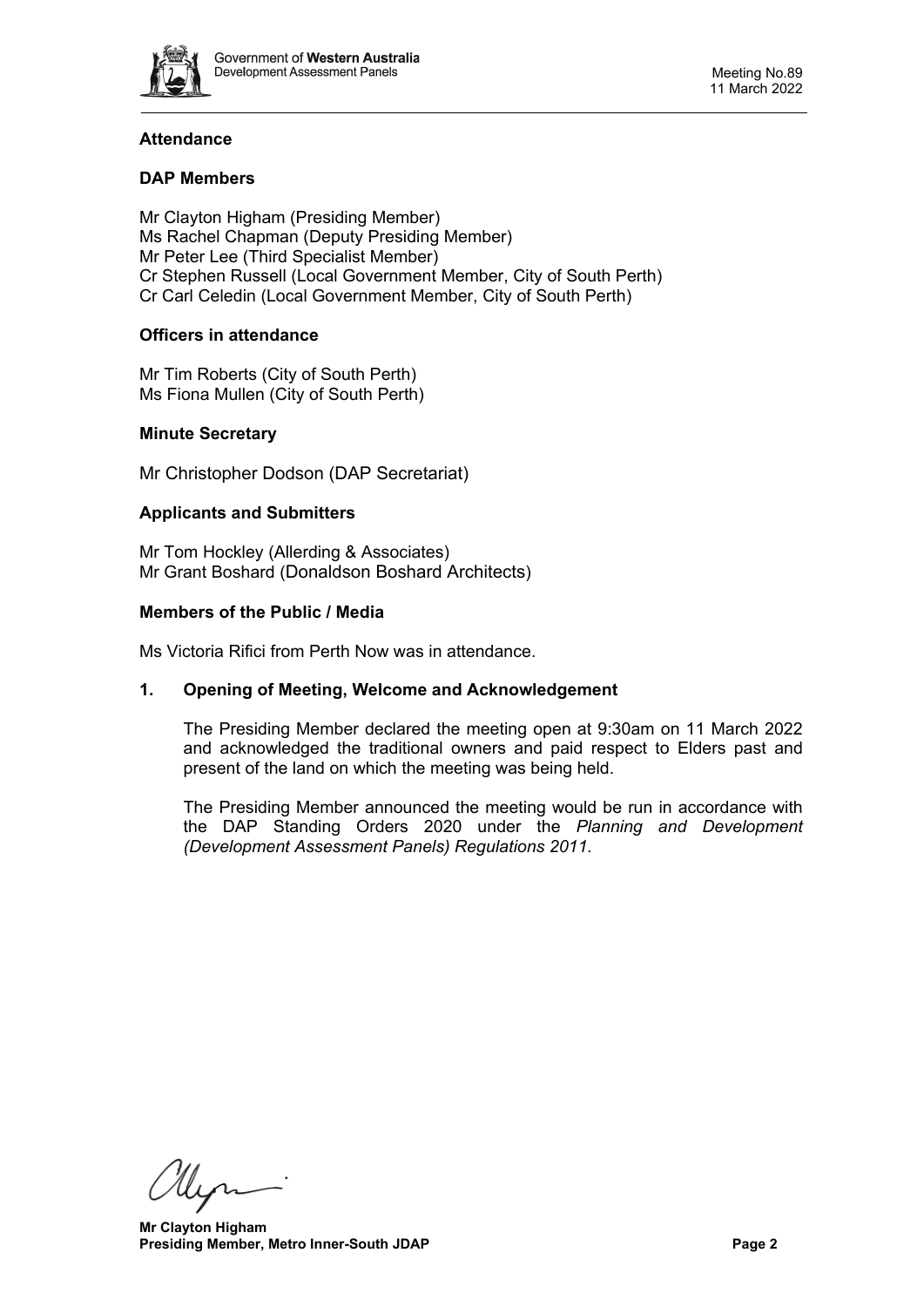

# **1.1 Announcements by Presiding Member**

The Presiding Member advised that the meeting is being audio recorded in accordance with Section 5.16 of the DAP Standing Orders 2020 which states *'A person must not use any electronic, visual or audio recording device or instrument to record the proceedings of the DAP meeting unless the Presiding Member has given permission to do so.'* The Presiding Member granted permission for the minute taker to record proceedings for the purpose of the minutes only.

In response to the COVID-19 situation, this meeting was convened via electronic means (Zoom). Members were reminded to announce their name and title prior to speaking.

#### <span id="page-2-0"></span>**2. Apologies**

Cr Glenn Cridland (Local Government Member, City of South Perth)

#### <span id="page-2-1"></span>**3. Members on Leave of Absence**

Nil.

#### <span id="page-2-2"></span>**4. Noting of Minutes**

DAP members noted that signed minutes of previous meetings are available on the [DAP website.](https://www.dplh.wa.gov.au/about/development-assessment-panels/daps-agendas-and-minutes)

#### <span id="page-2-3"></span>**5. Declaration of Due Consideration**

The Presiding Member noted that an addendum to the agenda was published to include details of a DAP direction for further information and responsible authority response in relation to Item 8.1, received on 9 March 2022.

All members declared that they had duly considered the documents.

#### <span id="page-2-4"></span>**6. Disclosure of Interests**

DAP Member, Ms Rachel Chapman, declared an Impartiality Interest in item 8.1. Ms Chapman is the Director and Shareholder of Taylor Burrell Barnett (TBB). This Month (Feb 2022), TBB lodged a development application for 10x grouped dwellings on Lot 235 (124) and Strata lots 1 & 2 (33A & 33B) Edgecumbe St Como which is nearby but not adjacent to the land the subject of this DAP application..

In accordance with section 6.2 and 6.3 of the DAP Standing Orders 2020, the Presiding Member determined that the member listed above, who had disclosed a Impartiality Interest, was permitted to participate in the discussion and voting on the item.

llin

 **Mr Clayton Higham Presiding Member, Metro Inner-South JDAP Page 3**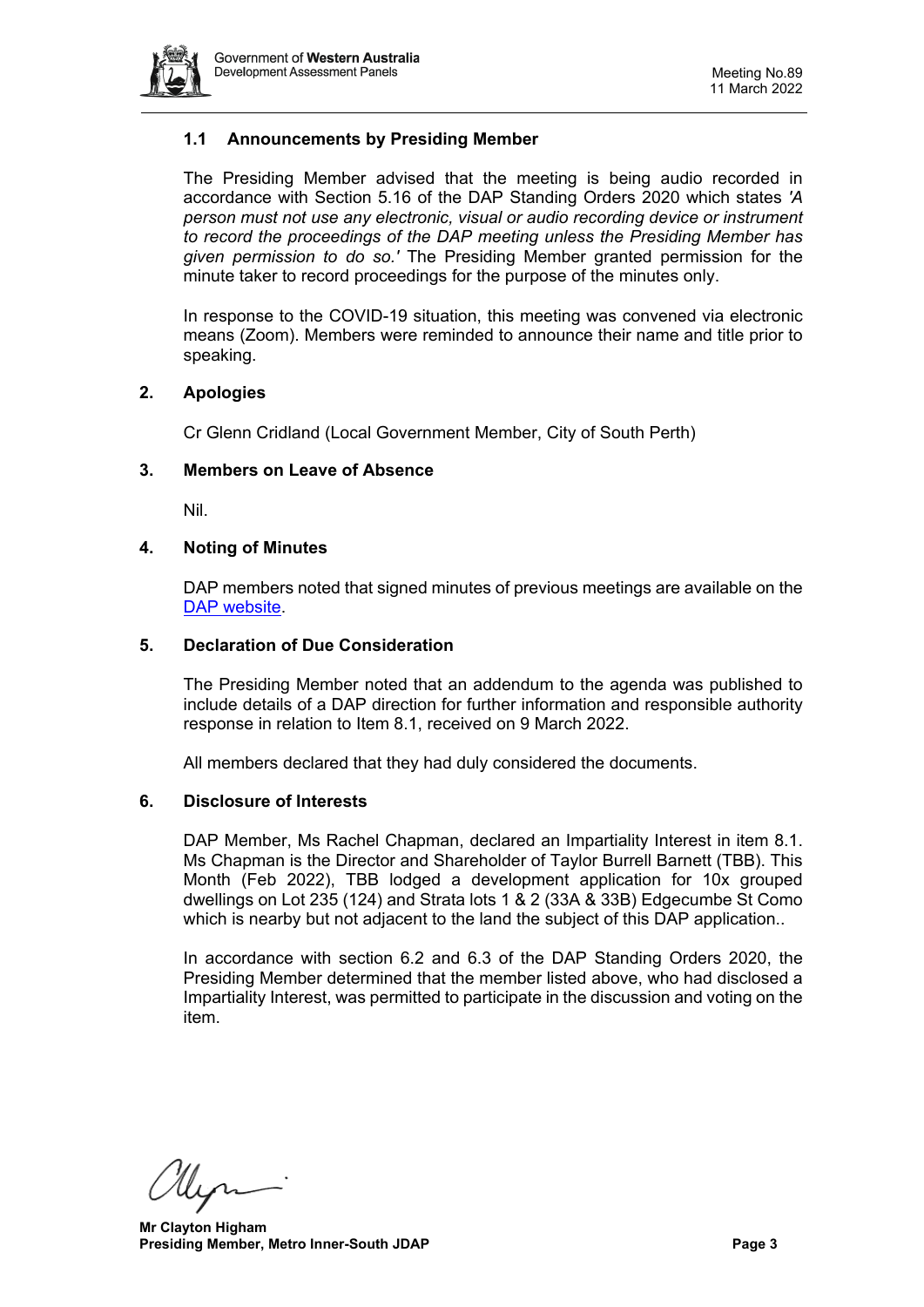

## <span id="page-3-0"></span>**7. Deputations and Presentations**

- **7.1** Mr Tom Hockley (Allerding and Associates) addressed the DAP in support of the recommendation for the application at Item 8.1 and responded to questions from the panel.
- **7.2** Mr Grant Boshard (Donaldson Boshard Architects) addressed the DAP in support of the recommendation for the application at Item 8.1 and responded to questions from the panel.
- **7.3** The City of South Perth addressed the DAP in relation to the application at Item 8.1 and responded to questions from the panel.

#### <span id="page-3-1"></span>**8. Form 1 – Responsible Authority Reports – DAP Applications**

#### <span id="page-3-2"></span>**8.1 No.110 (Lot 228) Lockhart Street, Como**

| Proposed 18 Multiple Dwellings in a six storey |
|------------------------------------------------|
| building                                       |
| Allerding & Associates                         |
| GPG No 11 Pty Ltd                              |
| City of South Perth                            |
| DAP/21/02109                                   |
|                                                |

#### **REPORT RECOMMENDATION**

**Moved by: Ms Rachel Chapman <b>Seconded by:** Mr Clayton Higham

That the Metro Inner South Joint Development Assessment Panel resolves to:

1. **Approve** DAP Application reference DAP/21/02109 and accompanying plans as included in **Attachment 1** in accordance with Clause 68 of Schedule 2 (Deemed Provisions) of the *Planning and Development (Local Planning Schemes) Regulations 2015*, and the provisions of the City of South Perth Town Planning Scheme No. 6, for the proposed multiple dwelling development comprising 18 multiple dwellings in a six-storey building at Lot 228, No. 110 Lockhart Street, Como, subject to the following conditions:

#### **Conditions**

- 1. Pursuant to clause 26 of the Metropolitan Region Scheme, this approval is deemed to be an approval under clause 24(1) of the Metropolitan Region Scheme.
- 2. This decision constitutes planning approval only and is valid for a period of four years from the date of approval. If the subject development is not substantially commenced within the specified period, the approval shall lapse and be of no further effect.
- 3. The development shall be in accordance with the approved plans unless otherwise authorised by the City of South Perth or where relevant the Metro Inner-South JDAP.

 **Mr Clayton Higham Presiding Member, Metro Inner-South JDAP Page 4**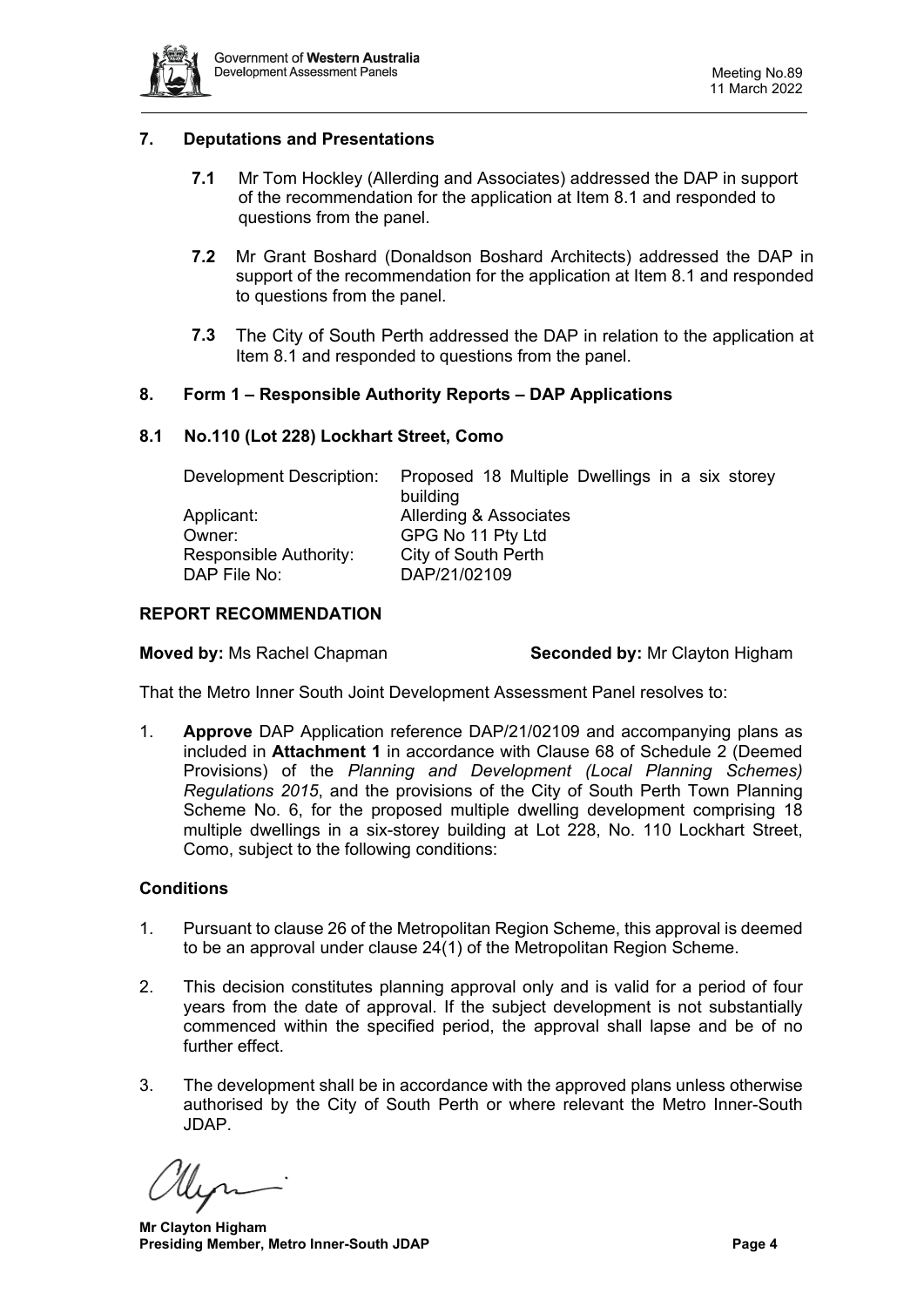

4. The property shall not be used for the approval hereby granted until an inspection has been carried out by the City of South Perth and the City of South Perth being satisfied that the conditions of development approval have been complied with.

#### Construction Management

- 5. Prior to the submission of a building permit application, a Construction Management Plan must be submitted to, and approved by, the City of South Perth. The Construction Management Plan must address the following issue, where applicable:
	- (i) Public safety and amenity;
	- (ii) Site plan and security;
	- (iii) Contact details of essential site personnel, construction period and operating hours;
	- (iv) Community information, consultation and complaints management plan;
	- (v) Noise, vibration, air and dust management;
	- (vi) Dilapidation reports of nearby properties;
	- (vii) Traffic, access and parking management;
	- (viii) Waste management and materials re-use;
	- (ix) Earthworks, excavation, land retention/piling methods and associated matters;
	- (x) Stormwater and sediment control;
	- (xi) Street tree management and protection;
	- (xii) Asbestos removal management plan; and/or
	- (xiii) Any other matter deemed to be relevant by the City of South Perth.

The Construction Management Plan must be complied with at all times during development, to the satisfaction of the City of South Perth.

#### Amalgamation

6. Prior to the submission of an occupancy permit application, the land on Lot 228 required for a 3m x 3m corner truncation (4.24m) at the corner of Lockhart Street and McDougall Street is to be set out on a separate diagram or plan of survey (deposited plan) and transferred free of cost to the City of South Perth for road purposes and without any payment of compensation, to the satisfaction of the City of South Perth.

#### Waste Management

7. Waste management shall occur in accordance with the Waste Management Plan prepared by Allerding and Associates, dated February 2022 (Rev 1) or as amended by the City of South Perth, and shall be implemented and adhered to at all times, to the satisfaction of the City of South Perth.

 **Mr Clayton Higham Presiding Member, Metro Inner-South JDAP Page 5**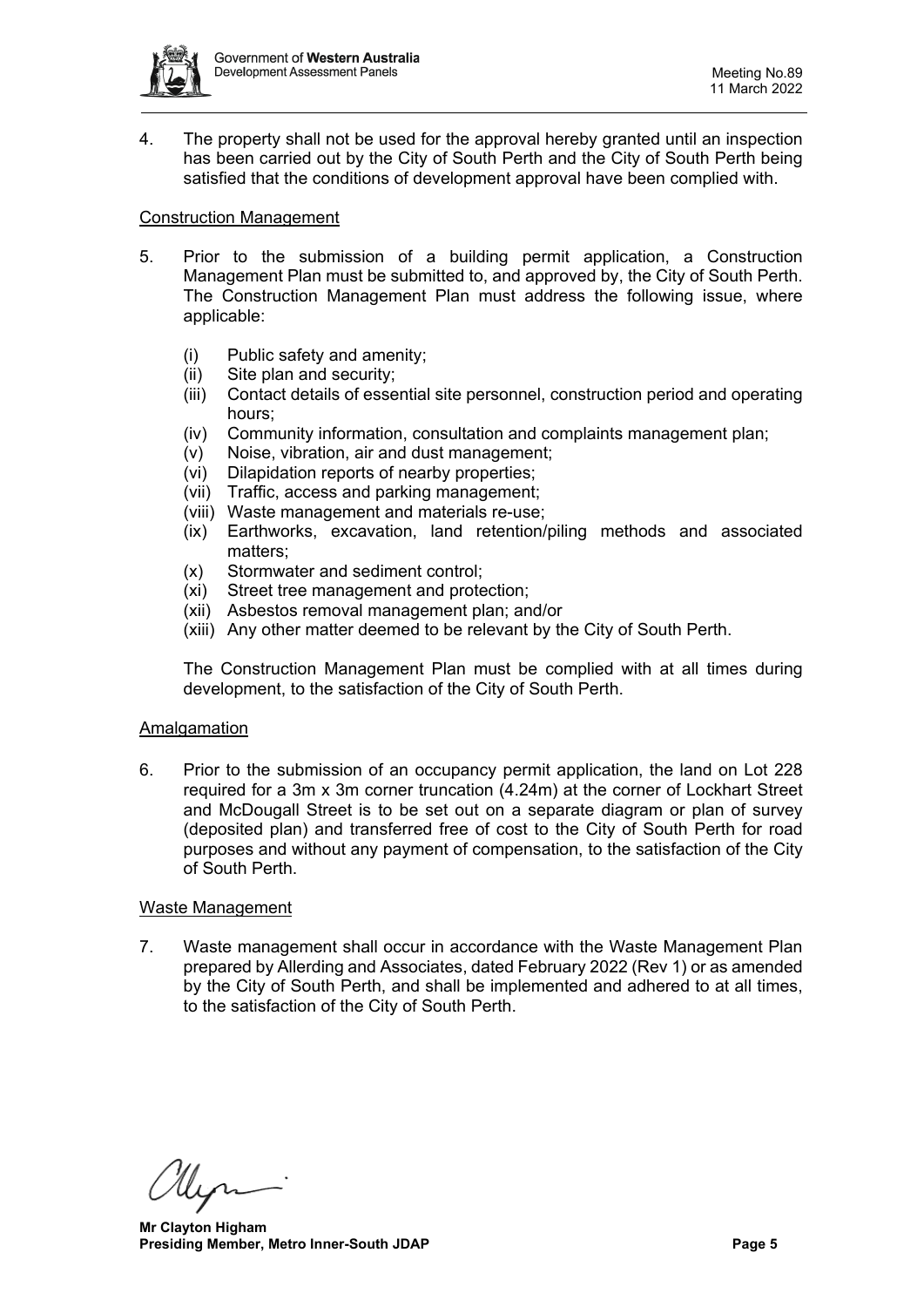

#### Landscaping

- 8. Prior to the submission of a building permit application, a landscaping plan for the site shall be submitted to and approved by the City of South Perth.
- 9. Prior to the submission of an occupancy permit application, landscaping areas shall be installed in accordance with the approved landscaping plan. All landscaping areas shall be maintained thereafter to the satisfaction of the City of South Perth.
- 10. Prior to the submission of an occupancy permit application, all vegetation, structures, ground coverings and treatments within the Council verge area, aside from the crossover, are to be modified or reinstated to meet the provisions of the City's Verge Street Landscape Guidelines, to the satisfaction of the City of South Perth.
- 11. Prior to the submission of a building permit application, a tree protection zone shall be indicated on the plans and implemented during construction to protect the verge tree at all times, to the satisfaction of the City.
- 12. No street trees shall be removed, pruned or disturbed in any way, without prior approval from the City.
- 13. All existing trees intended to be retained as indicated on the site plan shall be identified for retention on the building plans and landscaping plan and shall be protected prior to and during construction, and shall not be removed without the prior approval of the City.
- 14. Prior to the submission of a building permit application, the applicant is required to pay a sum as detailed on the tax invoice that will be issued by the City of South Perth for the cost of pruning an existing street tree that is in conflict with the proposed crossover.

#### Public Art

- 15. Prior to the submission of a building permit application, a public art concept for the subject development or alternatively a contribution to public art within the vicinity of the development, to the value of 1.0% of the total construction value of development (maximum \$500,000 contribution) shall be submitted and approved in writing by the City of South Perth. The approved public art concept shall be to the satisfaction of the City of South Perth.
- 16. Prior to the submission of an occupancy permit application, the approved public art shall be implemented and maintained thereafter, to the satisfaction of the City of South Perth.

# Parking and Traffic Safety

17. Prior to the submission of an occupancy permit application, the car parking bays shall be marked on site as indicated on the approved plans, and such car parking bays shall be maintained so that the delineation of parking bays remains clearly visible at all times, to the satisfaction of the City of South Perth.

 **Mr Clayton Higham Presiding Member, Metro Inner-South JDAP Page 6**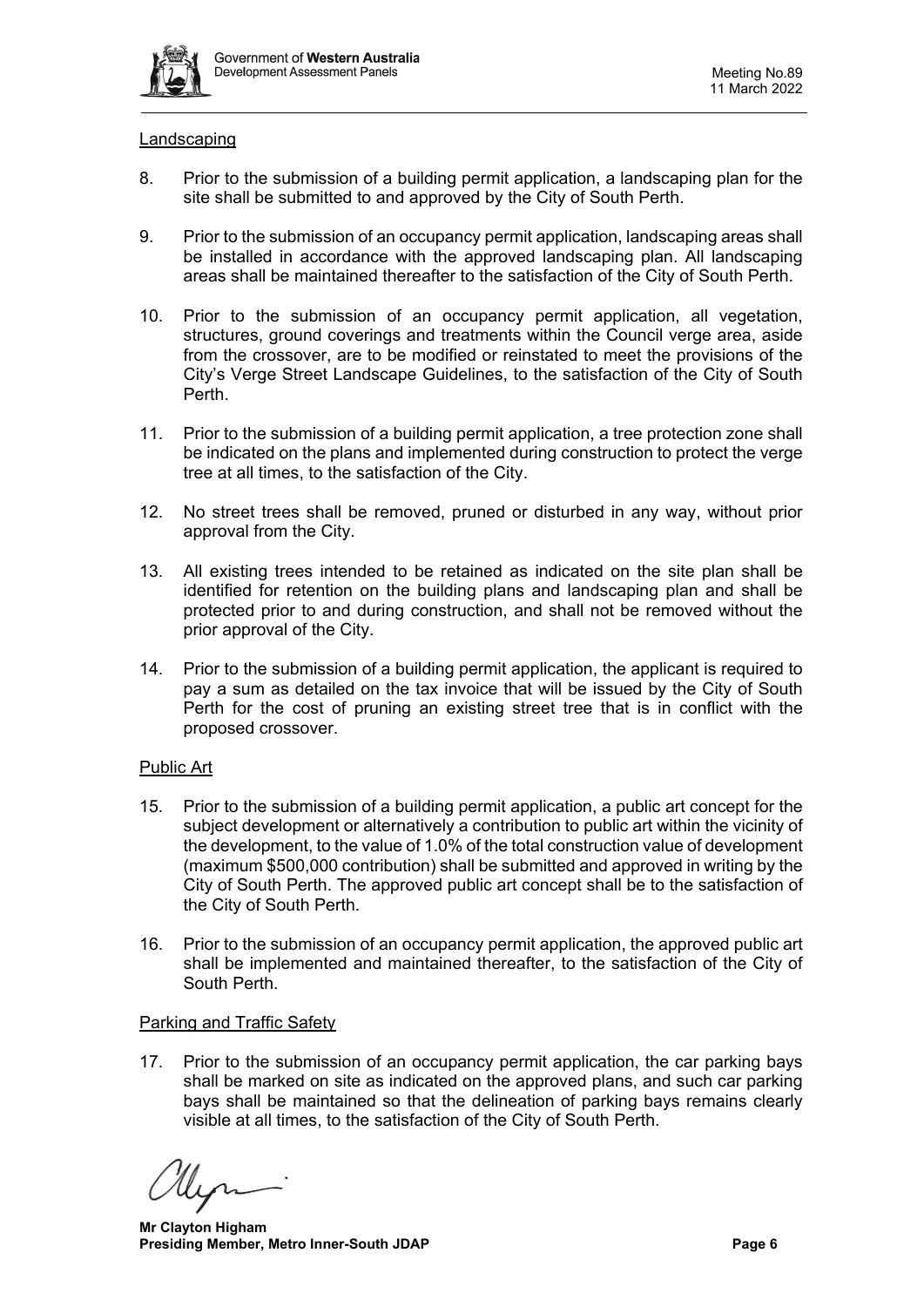

- 18. Hard standing areas approved for the purpose of car parking or vehicle access shall be accessible at all times, maintained in good condition, free of potholes and dust and shall be adequately drained, to the satisfaction of the City of South Perth.
- 19. Prior to the submission of an occupancy permit application, the applicant shall supply certification confirming the constructed design of all car parks and vehicle access-ways are compliant with Australian Standards AS2890.1, to the satisfaction of the City of South Perth.
- 20. Prior to the submission of the relevant building permit application, the applicant shall submit details to confirm the provisioning of an electrical supply system to a minimum of 20 per cent of all car parking bays to allow for future capacity to supply electric vehicle charging points in the form of general power outlets (GPOs), to the satisfaction of the City of South Perth.

#### **Crossovers**

- 21. Prior to the submission of a building permit application, the applicant must be in receipt of an approved "Crossings Application" that confirms the design is to the satisfaction of the City of South Perth. The existing verge levels at the front property boundary and verge assets (inclusive of street trees) shall not be altered without prior approval of the City of South Perth.
- 22. The existing crossover shall be removed, and the verge and kerbing reinstated, to the satisfaction of the City of South Perth.

#### Water Management

23. Prior to the submission of a building permit application, the applicant must be in receipt of an approved "Stormwater Drainage Application" that confirms the design is to the satisfaction of the City of South Perth.

#### Building Design

- 24. The balconies are to be designed as naturally ventilated spaces that are not able to be fully enclosed, with no balcony treatments or furnishings being permitted that could substantially diminish the transparency of the balconies or obstruct views from the street, to the satisfaction of the City of South Perth.
- 25. Prior to the submission of a building permit application, the applicant is to submit a final material, colours and finishes schedule to the satisfaction of the City of South Perth, on advice from the City of South Perth Design Review Panel. Prior to submission of an occupancy permit application, the endorsed material and finishes schedule shall be implemented into the building design and maintained thereafter to the satisfaction of the City of South Perth.
- 26. Prior to the submission of an occupancy permit application, boundary walls on or adjacent to the lot boundaries are to be finished externally to the same standard as the rest of the development and maintained thereafter, to the satisfaction of the City of South Perth.

 **Mr Clayton Higham Presiding Member, Metro Inner-South JDAP Page 7**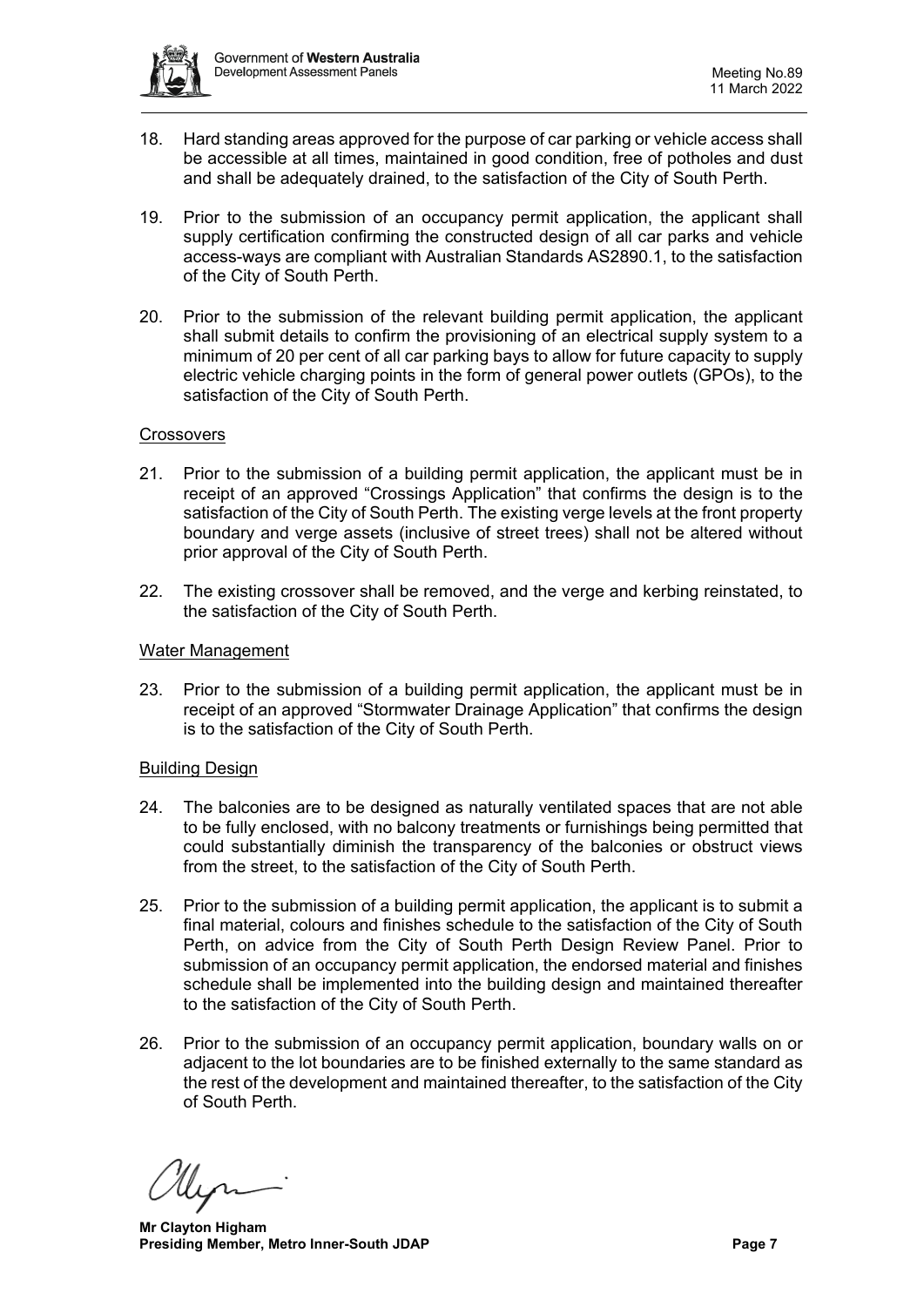

# **Sustainability**

27. The development is to achieve the equivalence of a 5 Star Green Star design rating. All recommendations contained within the Sustainable Design Strategy dated 28 September 2021, prepared for this development by Cadds Group are to be implemented in full. Prior to the submission of a building permit application, the applicant is to submit an updated sustainability report confirming the final green star strategy that will guide the construction stage and further demonstrate an equivalent sustainable design rating is to be achieved.

#### Noise Management

- 28. All of the recommended measures included in the Acoustic Report prepared by Lloyd George Acoustics, dated 29 September 2021 (Ref: 21066485-01\_Rev1), are to be implemented in full with the final plans being certified by a qualified acoustic consultant confirming the development incorporates the recommendations prior to submission of the relevant building permit application. All noise attenuation measures, identified by the Acoustic Report shall be implemented and adhered to at all times, to the satisfaction of the City of South Perth.
- 29. Prior to the submission of an occupancy permit application, a notification, pursuant to Section 70A of the Transfer of Land Act 1893 is to be placed on the certificate(s) of title of the subject lot(s). Notice of this notification is to be included on the diagram or plan of survey (deposited plan). The notification is to state as follows:

"The lot is situated in the vicinity of a transport corridor and is currently affected or may in the future be affected by transport noise. Transportation noise controls and Quiet House Design strategies at potential cost to the owner may be required to achieve an acceptable level of noise reduction. Further information is available on request from the relevant local government offices."

# Utilities and Facilities

- 30. External fixtures such as air-conditioning infrastructure shall be integrated into the design of the building so as to not be visually obtrusive when viewed from the street and to protect the visual amenity of residents in neighbouring properties, to the satisfaction of the City of South Perth.
- 31. External clothes drying facilities shall be screened from view from the street or any other public place.
- 32. All fencing, retaining walls and blank walls at ground level are to be treated with a non-sacrificial anti-graffiti coating.

# Safety and Lighting

33. Prior to the submission of a building permit application, details of the proposed lighting to pathways, communal areas and car parking areas shall be provided to the satisfaction of the City of South Perth.

 **Mr Clayton Higham Presiding Member, Metro Inner-South JDAP Page 8**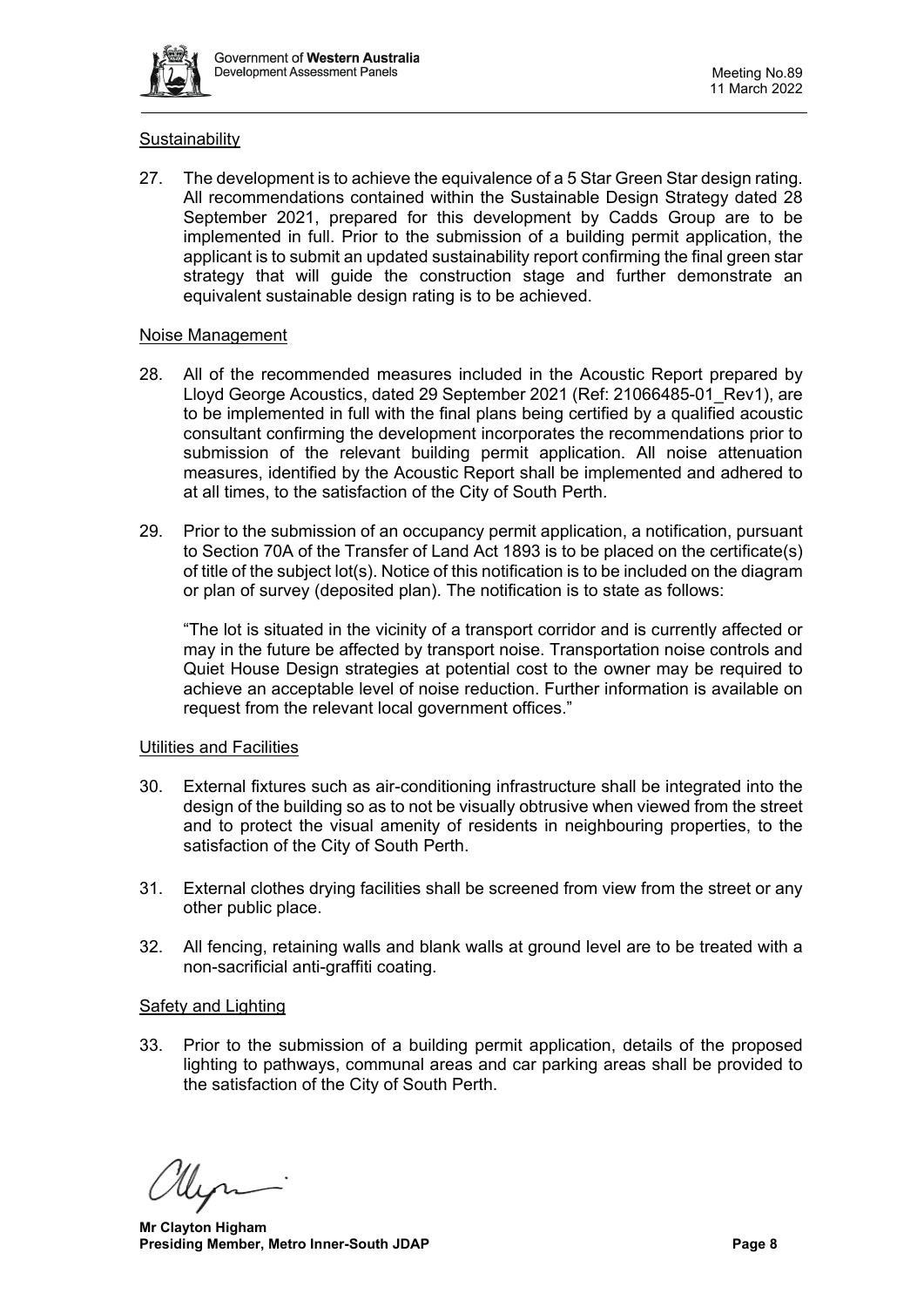

34. Prior to the submission of an occupancy permit application, the approved lighting plan shall be installed and maintained thereafter, to the satisfaction of the City of South Perth.

# **Advice Notes**

- 1. If an applicant or owner is aggrieved by this determination, there is a right of review by the State Administration Tribunal in accordance with the *Planning and Development Act 2005* Part 14. An application must be made within 28 days of the determination.
- 2. This is a notice of determination on application for development approval issued in accordance with the *Planning and Development Act 2005,* the *Planning and Development (Local Planning Schemes) Regulations 2015*, the City of South Perth Town Planning Scheme No. 6, and related policies. It is not a building permit or an approval to carry out development under any other law. It is the responsibility of the applicant/owner to obtain any other necessary approvals, consents and licences required under any other law, and to commence and carry out development in accordance with all relevant laws.

# **AMENDING MOTION 1**

**Moved by:** Mr Clayton Higham **Seconded by:** Cr Stephen Russell

The following amendments were made en bloc:

**(i)** That Condition No.7 be amended to read as follows:

*Waste management shall occur in accordance with the Waste Management Plan prepared by Allerding and Associates, dated February 2022 (Rev 1) or as amended by the applicant for approval by the City of South Perth, and shall be implemented and adhered to at all times, to the satisfaction of the City of South Perth.*

#### **REASON:To maintain certainty around the terms management plan for the applicant.**

**(ii)** That Condition No.19 be amended to read as follows:

*Prior to the submission of an occupancy permit application, the applicant shall supply certification confirming the constructed design of the* **pedestrian ramps,** *all car parks and vehicle access-ways are compliant with Australian Standards AS2890.1 and AS1428.1, to the satisfaction of the City of South Perth.*

**REASON: The amendment was proposed by the City officers to ensure that universal access applied to all aspects of the development.**

 **Mr Clayton Higham Presiding Member, Metro Inner-South JDAP Page 9**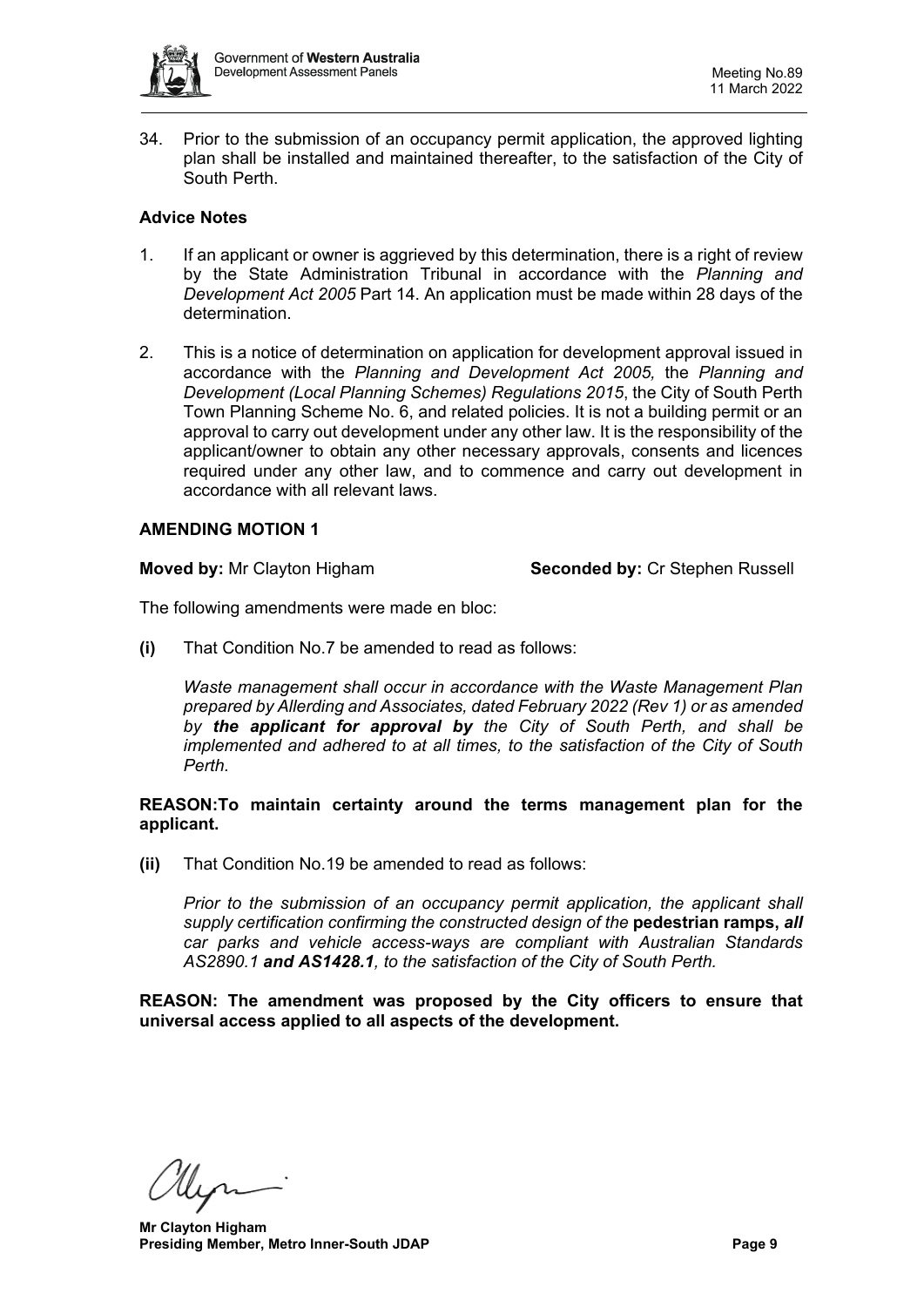

**(iii)** That a new Condition No.27 be added to read as follows:

*The height of any wall, fence or other structure, shall be no higher than 0.75 metres within 1.5 metres of where any driveway meets any public street and solid no higher than 1.2m when forward of the building line, to the satisfaction of the City of South Perth.*

**REASON: To ensure that the height of fences forward of the building line met the requirements of the City.**

**The Amending Motion was put and CARRIED UNANIMOUSLY.**

**AMENDING MOTION 2**

**Moved by:** Cr Stephen Russell **Seconded by:** Ms Rachel Chapman

That a new Condition No.35 (now Condition No.36) under the title "Liveable Housing Design Guidelines" be added as to read as follows:

#### *Liveable Housing Design Guidelines*

*Prior to the submission of a building permit application, certification completed by a Liveable Housing Australia assessor confirming that the detailed design of minimum four (4) 'Liveable Homes' dwellings, are compliant with the 'Silver Level' of the 'Liveable Housing Design Guidelines' produced by Liveable Housing Australia, must be submitted to, and approved in writing by, the City of South Perth. Prior to the submission of an occupancy permit application, all required design features shall be installed and operational.*

**The Amending Motion was put and CARRIED UNANIMOUSLY.**

**REASON: In questions raised by the City, with regard to 4.9 Universal Design, the Applicant has identified that the development "is capable of achieving a total of 20% of dwellings with silver universal design features" and "the building has been designed such that any dwelling can be adapted to achieve Silver Level requirements". It is the opinion that wording such as "capable of" and "can be adapted" does not guarantee that the development will meet Objective 4.9. Furthermore, it must be noted that Silver level requirements is more than just universal access to the front door but also encompasses internal doors & corridors, toilet & shower requirements and reinforcement of walls within the bathroom. This amending motion seeks to ensure such requirements are incorporated and verified from planning approval through to occupancy.**

 **Mr Clayton Higham Presiding Member, Metro Inner-South JDAP Page 10**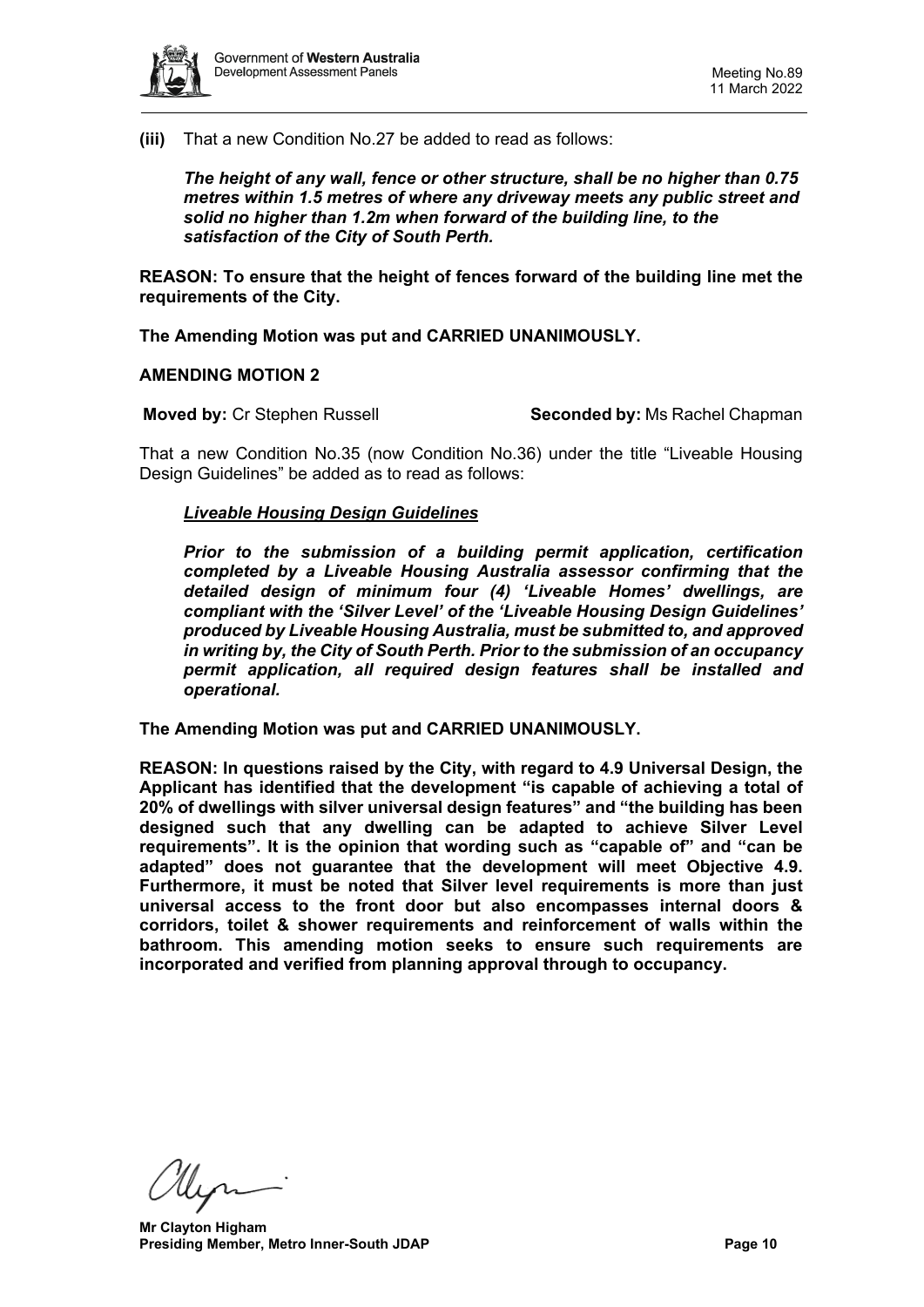

# **AMENDING MOTION 3**

**Moved by: Cr Stephen Russell <b>Seconded by: Cr Carl Celedin** 

That a new Condition under the title "Parking and Traffic Safety" be added to read as follows:

*Prior to the submission of a building permit application, the applicant shall prepare and submit amended plans which incorporate the allocation of three (3) visitor car parking bays, to the satisfaction of the City of South Perth.*

#### **The Amending Motion was put and LOST (3/2).**

- For: Cr Stephen Russell Cr Carl Celedin
- Against: Mr Clayton Higham Ms Rachel Chapman Mr Peter Lee

#### **AMENDING MOTION 4**

**Moved by:** Cr Stephen Russell **Seconded by:** Cr Carl Celedin

That a new Condition under the title "Parking and Traffic Safety" be added to read as follows:

*Prior to the submission of a building permit application, the applicant shall prepare and submit amended plans which relocates the visitor bicycle stands from the open space area within the McDougall Street setback to a hardstand area elsewhere on site, to the satisfaction of the City of South Perth.*

**The Amending Motion was put and LOST (3/2).**

- For: Cr Stephen Russell Cr Carl Celedin
- Against: Mr Clayton Higham Ms Rachel Chapman Mr Peter Lee

# **REPORT RECOMMENDATION (AS AMENDED)**

That the Metro Inner South Joint Development Assessment Panel resolves to:

1. **Approve** DAP Application reference DAP/21/02109 and accompanying plans as included in **Attachment 1** in accordance with Clause 68 of Schedule 2 (Deemed Provisions) of the *Planning and Development (Local Planning Schemes) Regulations 2015*, and the provisions of the City of South Perth Town Planning Scheme No. 6, for the proposed multiple dwelling development comprising 18 multiple dwellings in a six-storey building at Lot 228, No. 110 Lockhart Street, Como, subject to the following conditions:

 **Mr Clayton Higham Presiding Member, Metro Inner-South JDAP Page 11**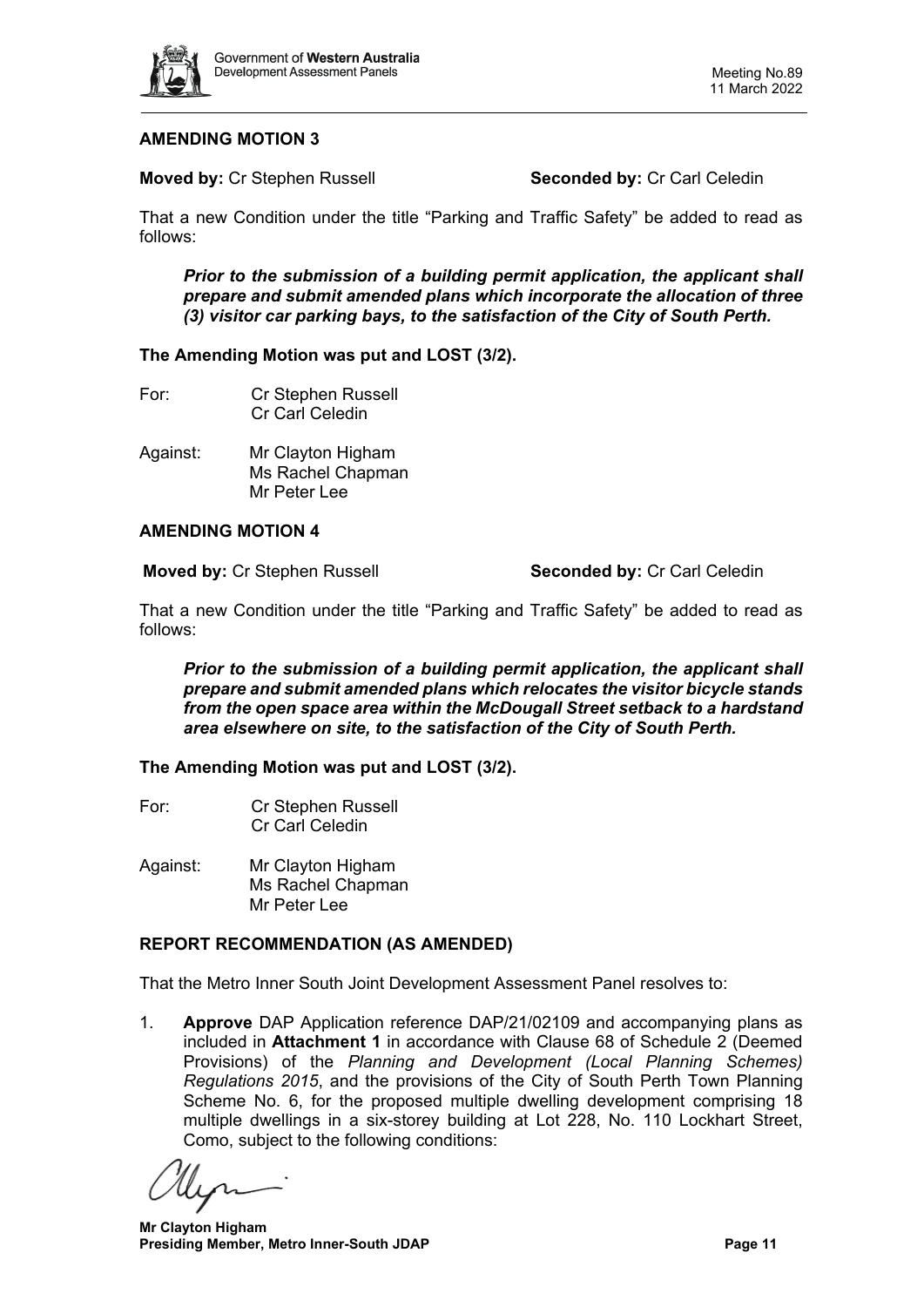

# **Conditions**

- 1. Pursuant to clause 26 of the Metropolitan Region Scheme, this approval is deemed to be an approval under clause 24(1) of the Metropolitan Region Scheme.
- 2. This decision constitutes planning approval only and is valid for a period of four years from the date of approval. If the subject development is not substantially commenced within the specified period, the approval shall lapse and be of no further effect.
- 3. The development shall be in accordance with the approved plans unless otherwise authorised by the City of South Perth or where relevant the Metro Inner-South JDAP.
- 4. The property shall not be used for the approval hereby granted until an inspection has been carried out by the City of South Perth and the City of South Perth being satisfied that the conditions of development approval have been complied with.

#### Construction Management

- 5. Prior to the submission of a building permit application, a Construction Management Plan must be submitted to, and approved by, the City of South Perth. The Construction Management Plan must address the following issue, where applicable:
	- (i) Public safety and amenity;
	- (ii) Site plan and security;
	- (iii) Contact details of essential site personnel, construction period and operating hours;
	- (iv) Community information, consultation and complaints management plan;
	- (v) Noise, vibration, air and dust management;
	- (vi) Dilapidation reports of nearby properties;
	- (vii) Traffic, access and parking management;
	- (viii) Waste management and materials re-use;
	- (ix) Earthworks, excavation, land retention/piling methods and associated matters;
	- (x) Stormwater and sediment control;
	- (xi) Street tree management and protection;
	- (xii) Asbestos removal management plan; and/or
	- (xiii) Any other matter deemed to be relevant by the City of South Perth.

The Construction Management Plan must be complied with at all times during development, to the satisfaction of the City of South Perth.

# **Amalgamation**

6. Prior to the submission of an occupancy permit application, the land on Lot 228 required for a 3m x 3m corner truncation (4.24m) at the corner of Lockhart Street and McDougall Street is to be set out on a separate diagram or plan of survey (deposited plan) and transferred free of cost to the City of South Perth for road purposes and without any payment of compensation, to the satisfaction of the City of South Perth.

 **Mr Clayton Higham Presiding Member, Metro Inner-South JDAP Page 12**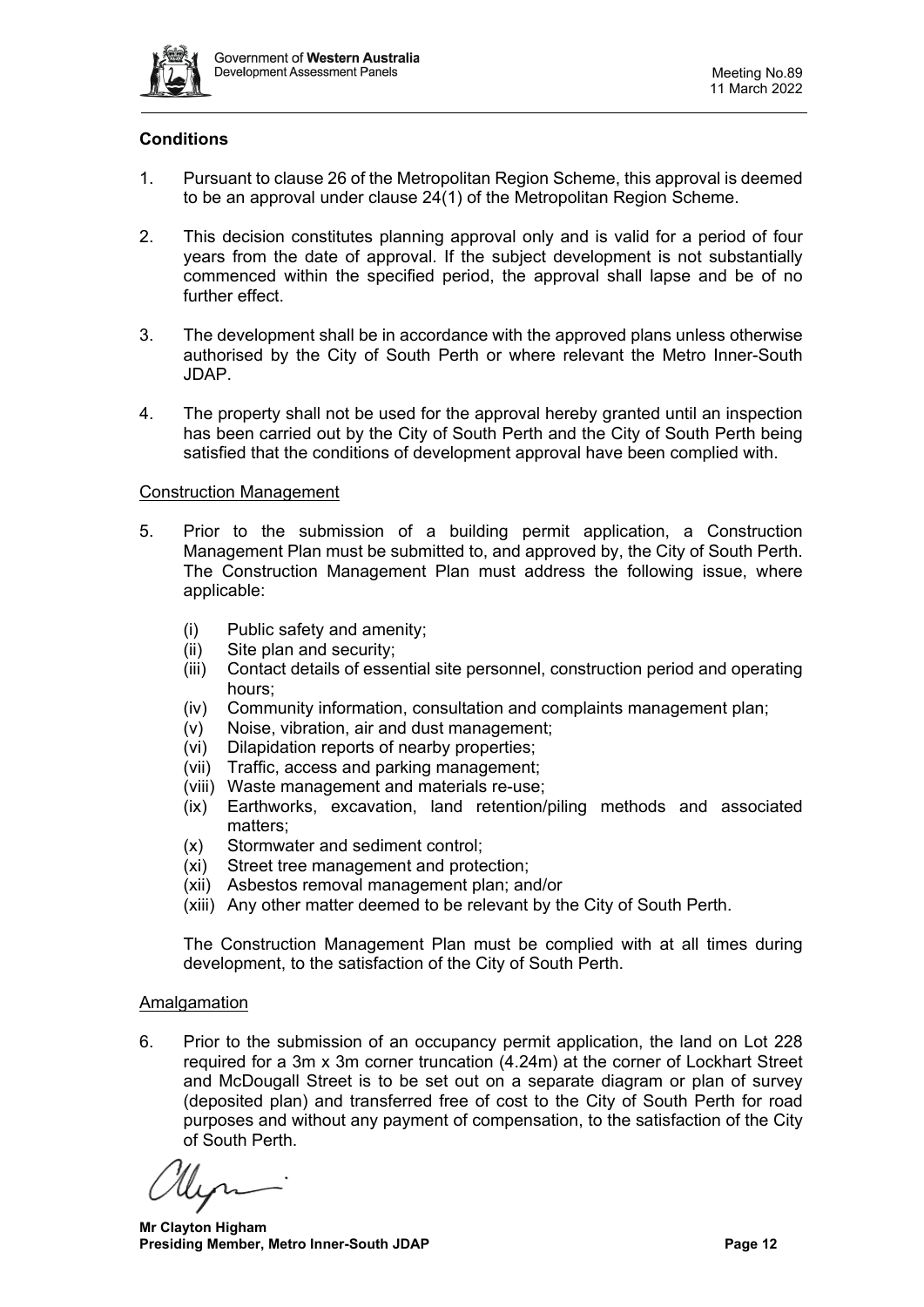

#### Waste Management

7. Waste management shall occur in accordance with the Waste Management Plan prepared by Allerding and Associates, dated February 2022 (Rev 1) or as amended by the applicant for approval by the City of South Perth, and shall be implemented and adhered to at all times, to the satisfaction of the City of South Perth.

#### **Landscaping**

- 8. Prior to the submission of a building permit application, a landscaping plan for the site shall be submitted to and approved by the City of South Perth.
- 9. Prior to the submission of an occupancy permit application, landscaping areas shall be installed in accordance with the approved landscaping plan. All landscaping areas shall be maintained thereafter to the satisfaction of the City of South Perth.
- 10. Prior to the submission of an occupancy permit application, all vegetation, structures, ground coverings and treatments within the Council verge area, aside from the crossover, are to be modified or reinstated to meet the provisions of the City's Verge Street Landscape Guidelines, to the satisfaction of the City of South Perth.
- 11. Prior to the submission of a building permit application, a tree protection zone shall be indicated on the plans and implemented during construction to protect the verge tree at all times, to the satisfaction of the City.
- 12. No street trees shall be removed, pruned or disturbed in any way, without prior approval from the City.
- 13. All existing trees intended to be retained as indicated on the site plan shall be identified for retention on the building plans and landscaping plan and shall be protected prior to and during construction, and shall not be removed without the prior approval of the City.
- 14. Prior to the submission of a building permit application, the applicant is required to pay a sum as detailed on the tax invoice that will be issued by the City of South Perth for the cost of pruning an existing street tree that is in conflict with the proposed crossover.

#### Public Art

- 15. Prior to the submission of a building permit application, a public art concept for the subject development or alternatively a contribution to public art within the vicinity of the development, to the value of 1.0% of the total construction value of development (maximum \$500,000 contribution) shall be submitted and approved in writing by the City of South Perth. The approved public art concept shall be to the satisfaction of the City of South Perth.
- 16. Prior to the submission of an occupancy permit application, the approved public art shall be implemented and maintained thereafter, to the satisfaction of the City of South Perth.

 **Mr Clayton Higham Presiding Member, Metro Inner-South JDAP Page 13**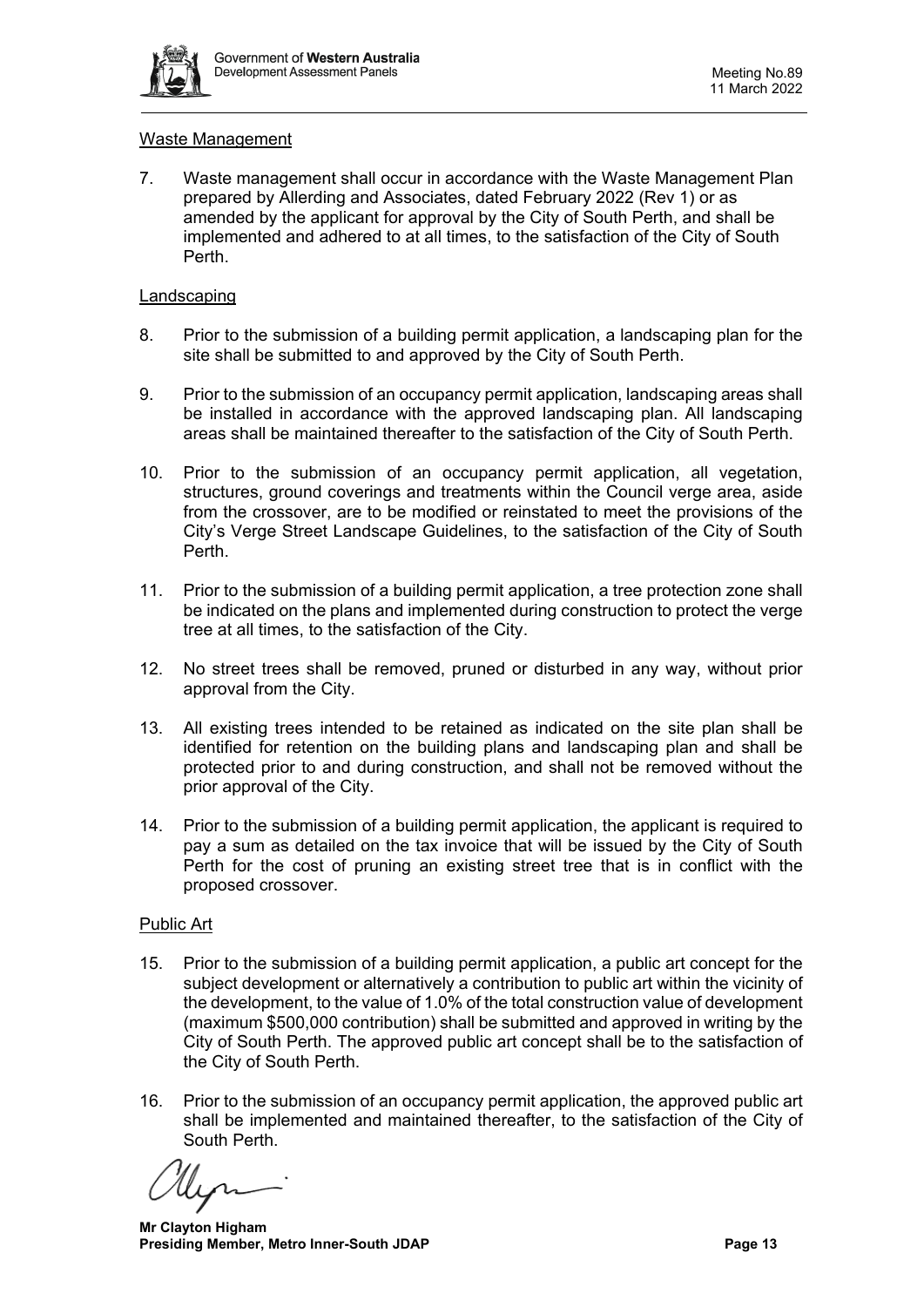

#### Parking and Traffic Safety

- 17. Prior to the submission of an occupancy permit application, the car parking bays shall be marked on site as indicated on the approved plans, and such car parking bays shall be maintained so that the delineation of parking bays remains clearly visible at all times, to the satisfaction of the City of South Perth.
- 18. Hard standing areas approved for the purpose of car parking or vehicle access shall be accessible at all times, maintained in good condition, free of potholes and dust and shall be adequately drained, to the satisfaction of the City of South Perth.
- 19. Prior to the submission of an occupancy permit application, the applicant shall supply certification confirming the constructed design of the pedestrian ramps, car parks and vehicle access-ways are compliant with Australian Standards AS2890.1 and AS1428.1, to the satisfaction of the City of South Perth.
- 20. Prior to the submission of the relevant building permit application, the applicant shall submit details to confirm the provisioning of an electrical supply system to a minimum of 20 per cent of all car parking bays to allow for future capacity to supply electric vehicle charging points in the form of general power outlets (GPOs), to the satisfaction of the City of South Perth.

#### **Crossovers**

- 21. Prior to the submission of a building permit application, the applicant must be in receipt of an approved "Crossings Application" that confirms the design is to the satisfaction of the City of South Perth. The existing verge levels at the front property boundary and verge assets (inclusive of street trees) shall not be altered without prior approval of the City of South Perth.
- 22. The existing crossover shall be removed, and the verge and kerbing reinstated, to the satisfaction of the City of South Perth.

# Water Management

23. Prior to the submission of a building permit application, the applicant must be in receipt of an approved "Stormwater Drainage Application" that confirms the design is to the satisfaction of the City of South Perth.

# Building Design

- 24. The balconies are to be designed as naturally ventilated spaces that are not able to be fully enclosed, with no balcony treatments or furnishings being permitted that could substantially diminish the transparency of the balconies or obstruct views from the street, to the satisfaction of the City of South Perth.
- 25. Prior to the submission of a building permit application, the applicant is to submit a final material, colours and finishes schedule to the satisfaction of the City of South Perth, on advice from the City of South Perth Design Review Panel. Prior to submission of an occupancy permit application, the endorsed material and finishes schedule shall be implemented into the building design and maintained thereafter to the satisfaction of the City of South Perth.

 **Mr Clayton Higham Presiding Member, Metro Inner-South JDAP Page 14**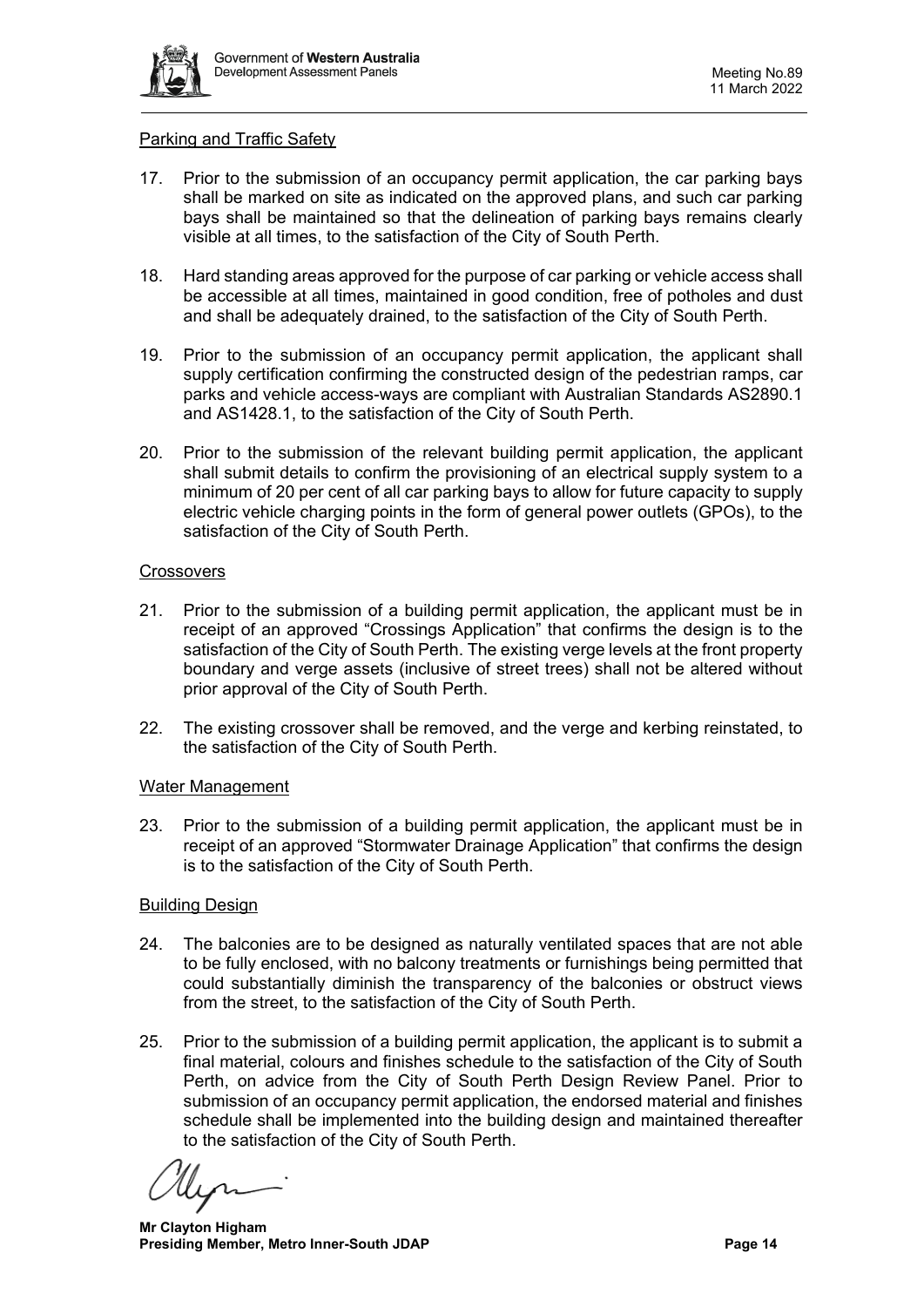

- 26. Prior to the submission of an occupancy permit application, boundary walls on or adjacent to the lot boundaries are to be finished externally to the same standard as the rest of the development and maintained thereafter, to the satisfaction of the City of South Perth.
- 27. The height of any wall, fence or other structure, shall be no higher than 0.75 metres within 1.5 metres of where any driveway meets any public street and solid no higher than 1.2m when forward of the building line, to the satisfaction of the City of South Perth.

## **Sustainability**

28. The development is to achieve the equivalence of a 5 Star Green Star design rating. All recommendations contained within the Sustainable Design Strategy dated 28 September 2021, prepared for this development by Cadds Group are to be implemented in full. Prior to the submission of a building permit application, the applicant is to submit an updated sustainability report confirming the final green star strategy that will guide the construction stage and further demonstrate an equivalent sustainable design rating is to be achieved.

#### Noise Management

- 29. All of the recommended measures included in the Acoustic Report prepared by Lloyd George Acoustics, dated 29 September 2021 (Ref: 21066485-01\_Rev1), are to be implemented in full with the final plans being certified by a qualified acoustic consultant confirming the development incorporates the recommendations prior to submission of the relevant building permit application. All noise attenuation measures, identified by the Acoustic Report shall be implemented and adhered to at all times, to the satisfaction of the City of South Perth.
- 30. Prior to the submission of an occupancy permit application, a notification, pursuant to Section 70A of the Transfer of Land Act 1893 is to be placed on the certificate(s) of title of the subject lot(s). Notice of this notification is to be included on the diagram or plan of survey (deposited plan). The notification is to state as follows:

"The lot is situated in the vicinity of a transport corridor and is currently affected or may in the future be affected by transport noise. Transportation noise controls and Quiet House Design strategies at potential cost to the owner may be required to achieve an acceptable level of noise reduction. Further information is available on request from the relevant local government offices."

# Utilities and Facilities

- 31. External fixtures such as air-conditioning infrastructure shall be integrated into the design of the building so as to not be visually obtrusive when viewed from the street and to protect the visual amenity of residents in neighbouring properties, to the satisfaction of the City of South Perth.
- 32. External clothes drying facilities shall be screened from view from the street or any other public place.

 **Mr Clayton Higham Presiding Member, Metro Inner-South JDAP Page 15**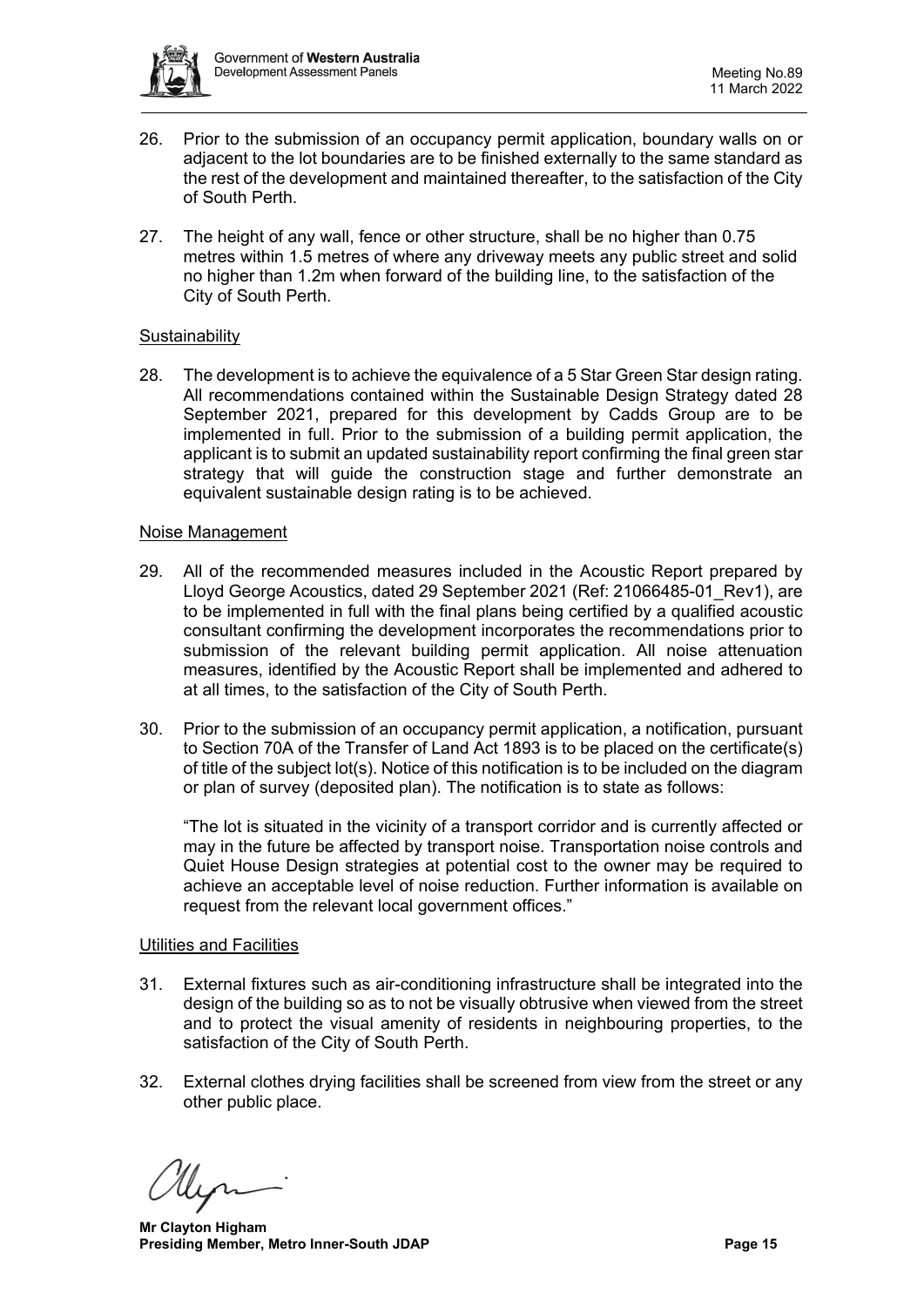

33. All fencing, retaining walls and blank walls at ground level are to be treated with a non-sacrificial anti-graffiti coating.

## Safety and Lighting

- 34. Prior to the submission of a building permit application, details of the proposed lighting to pathways, communal areas and car parking areas shall be provided to the satisfaction of the City of South Perth.
- 35. Prior to the submission of an occupancy permit application, the approved lighting plan shall be installed and maintained thereafter, to the satisfaction of the City of South Perth.

#### Liveable Housing Design Guidelines

36. Prior to the submission of a building permit application, certification completed by a Liveable Housing Australia assessor confirming that the detailed design of minimum four (4) 'Liveable Homes' dwellings, are compliant with the 'Silver Level' of the 'Liveable Housing Design Guidelines' produced by Liveable Housing Australia, must be submitted to, and approved in writing by, the City of South Perth. Prior to the submission of an occupancy permit application, all required design features shall be installed and operational.

#### **Advice Notes**

- 1. If an applicant or owner is aggrieved by this determination, there is a right of review by the State Administration Tribunal in accordance with the *Planning and Development Act 2005* Part 14. An application must be made within 28 days of the determination.
- 2. This is a notice of determination on application for development approval issued in accordance with the *Planning and Development Act 2005,* the *Planning and Development (Local Planning Schemes) Regulations 2015*, the City of South Perth Town Planning Scheme No. 6, and related policies. It is not a building permit or an approval to carry out development under any other law. It is the responsibility of the applicant/owner to obtain any other necessary approvals, consents and licences required under any other law, and to commence and carry out development in accordance with all relevant laws.

 **Mr Clayton Higham Presiding Member, Metro Inner-South JDAP Page 16**